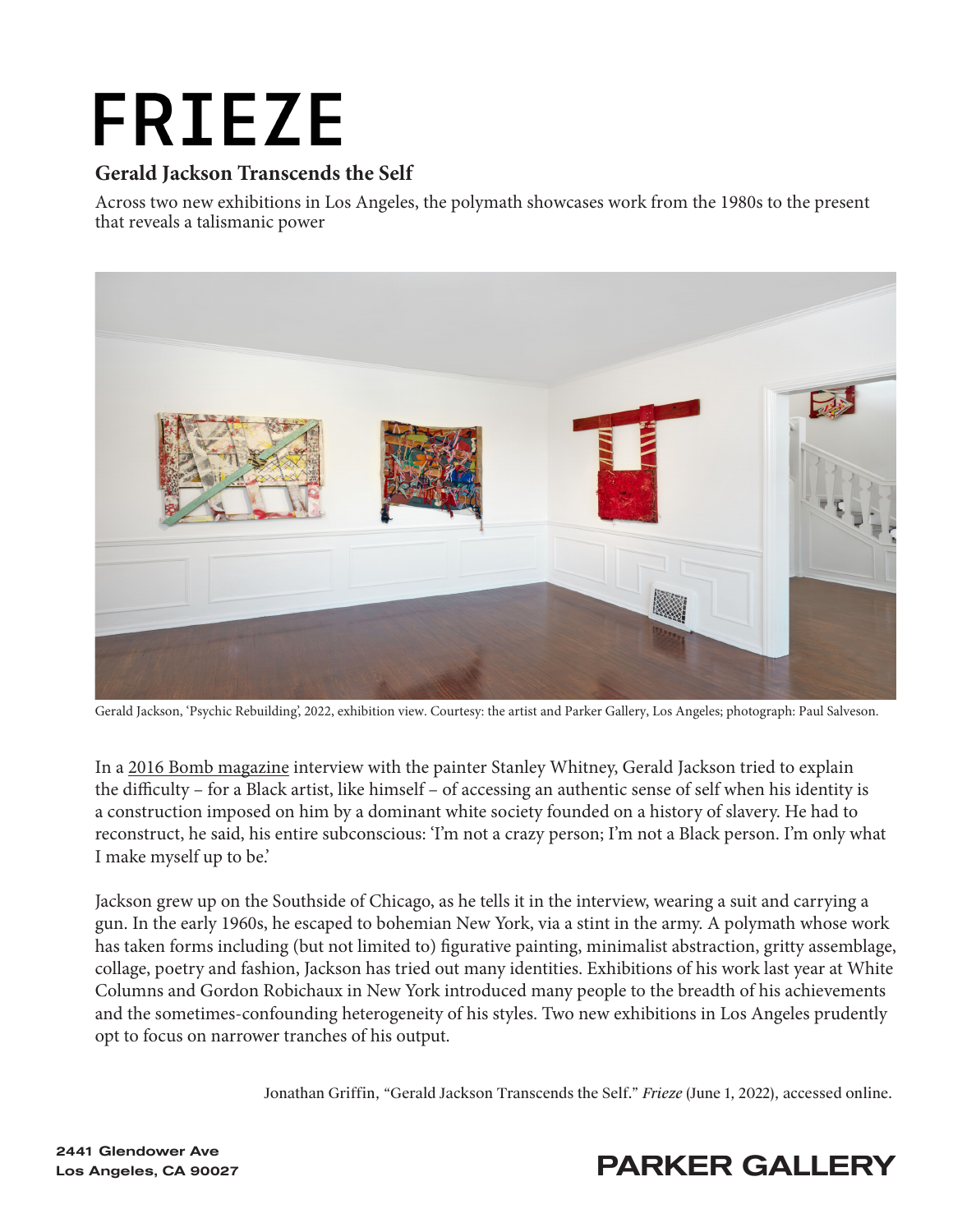'Psychic Rebuilding', at Parker Gallery, features two interrelated bodies of work made in the 1980s: a group of mixed-media paintings on canvas employing stencils and spray paint, and his 'Skid Paintings'. Skids, in this context, are the wooden pallets that Jackson salvaged from the streets around his Bowery studio, initially to burn in his furnace during winter months but latterly as supports for rough-hewn abstract paintings that might also include knotted strips of fabric, shredded paper and his own earlier canvases nailed onto the wood.

Jackson's stencils were mostly found objects, too, or else transposed found images: Native American and Ancient Egyptian symbols; illustrations of nursery rhymes; floral patterns. In *Untitled* (1985), the largest and arguably best work in the show, they are arrayed higgledy-piggledy alongside erratic stains, wide swipes of enamel and spray-painted scribbles. The painting evokes the fury and freedom of a graffitied subway wall. 'Psychic Rebuilding' gives the sense of Jackson forging an unsteady alliance between his present-day reality, his imaginative aesthetic projections and allusions to the past, both ancient and personal. The wooden skids convey strength and endurance; what hangs off them seems delicate and provisional.



Gerald Jackson, *Untitled*, 1985, acrylic, enamel, spray paint and oil pastel on canvas,  $1.7 \times 2.5$ m. Courtesy: the artist and Parker Gallery, Los Angeles; photograph: Paul Salveson.

At Marc Selwyn Fine Art, more refined acrylic paintings – on canvas, fibreboard panel and paper – surround the space. Almost all are based on rectangular swaths of green (below) and blue (above), as if to signify rudimentary landscapes. The green is not grass-green, however, and the blue is not sky-blue; these colour-field experiments are aligned more with Whitney's deceptively simple abstractions.

[Jonathan Griffin, "Gerald Jackson Transcends the Self."](https://www.frieze.com/article/gerald-jackson-los-angeles-2022-review) *Frieze* (June 1, 2022), accessed online.

## 2441 Glendower Ave

#### Los Angeles, CA 90027 **PARKER GALLERY**